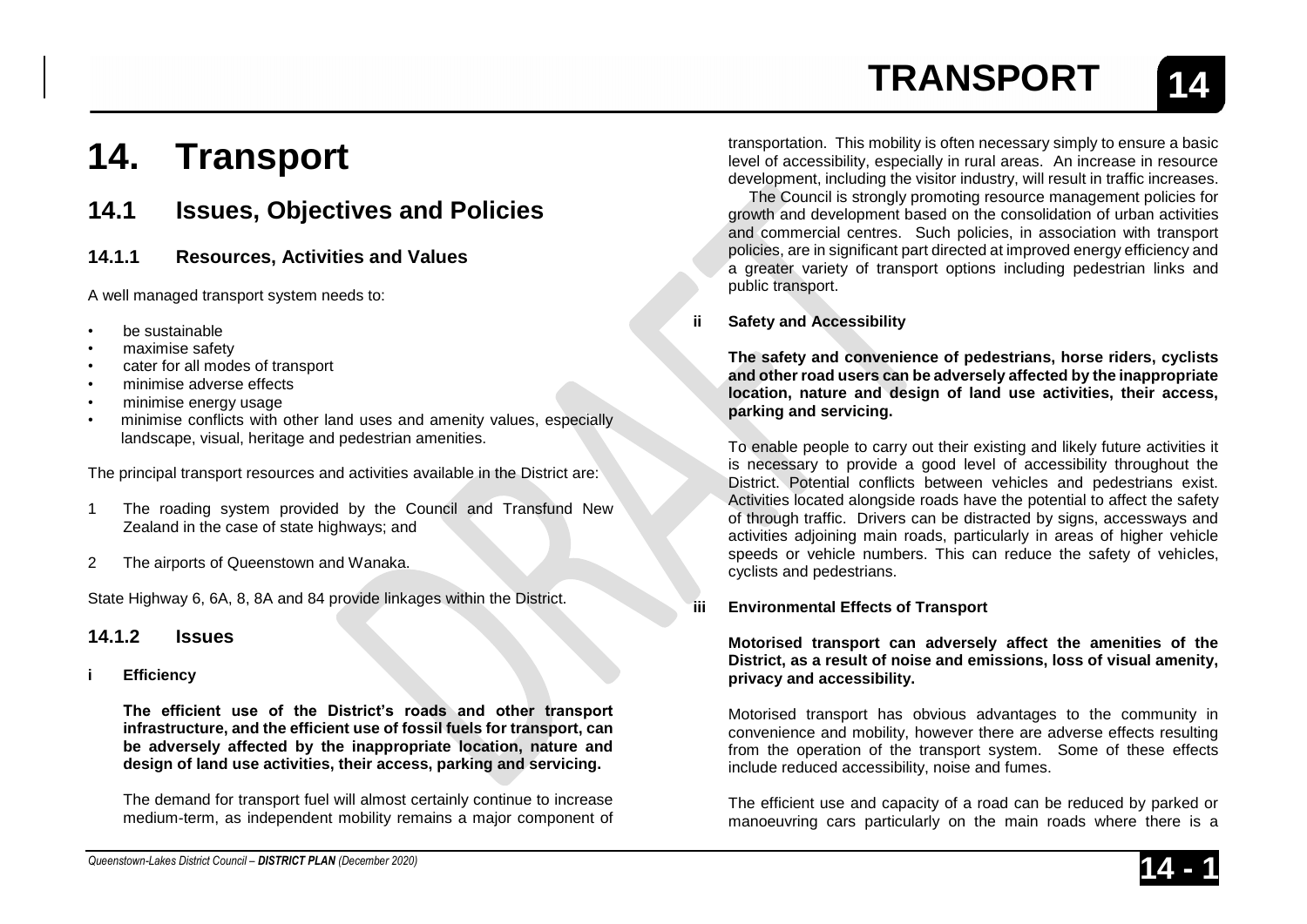**14**

predominance of through traffic. The amenity of an area can also be compromised by both on and off-street parking resulting in a loss of aural privacy and visual appearance.

Road construction can also have significant environmental effects in terms of visual amenity, increased noise and fumes for properties near roads; reduced accessibility for properties cut-off from community facilities by major roads; and loss of natural features. Cultural values have been affected by road construction in the past, with archaeological sites being disturbed by earthmoving equipment and waahi tapu or waahi taoka unearthed.

## **14.1.3 Objectives and Policies**

#### **Objective 1 – Efficiency**

*Efficient use of the District's existing and future transportation resource and of fossil fuel usage associated with transportation.*

#### *Policies:*

- *1.1 To encourage efficiency in the use of motor vehicles.*
- *1.2 To promote the efficient use of all roads by adopting and applying a road hierarchy with associated access standards based on intended function.*
- *1.3 To promote the efficient use of roads by ensuring that the nature of activities alongside roads are compatible with road capacity and function.*
- *1.4 To protect the safety and efficiency of traffic on State Highways and arterial roads, particularly State Highway 6A, by restricting opportunities for additional access points off these roads and by ensuring access to high traffic generating activities is adequately designed and located.*
- *1.5 To promote the efficient use of fuel for transport purposes, by providing for a District wide policy of consolidated urban areas, townships, retail centres and residential environments.*
- *1.6 To promote and provide for the consolidation of new areas of residential development and for higher density development within identified areas.*
- *1.7 Enabling for home occupations within residential areas to reduce travel time and costs between home and work.*
- *1.8 To consider options for encouraging and developing greater use of public transportation facilities and in particular to continue to investigate the options for alternative transport means.*
- *1.9 To require off-road parking and loading for most activities to limit congestion and loss of safety and efficiency of adjacent roads and to promote the maintenance and efficiency of those roads.*
- *1.10 To require access to property to be of a size, location and type to ensure safety and efficiency of road functioning.*

### **Implementation Methods**

Objective 1 and associated policies will be implemented through a number of methods:

#### **(i) District Plan**

- (a) Define a roading hierarchy with associated design and access standards.
- (b) Control the nature, scale, design and location of activities and associated access onto State Highways and arterial roads.
- (c) Set performance standards for property access, parking where provided, and loading.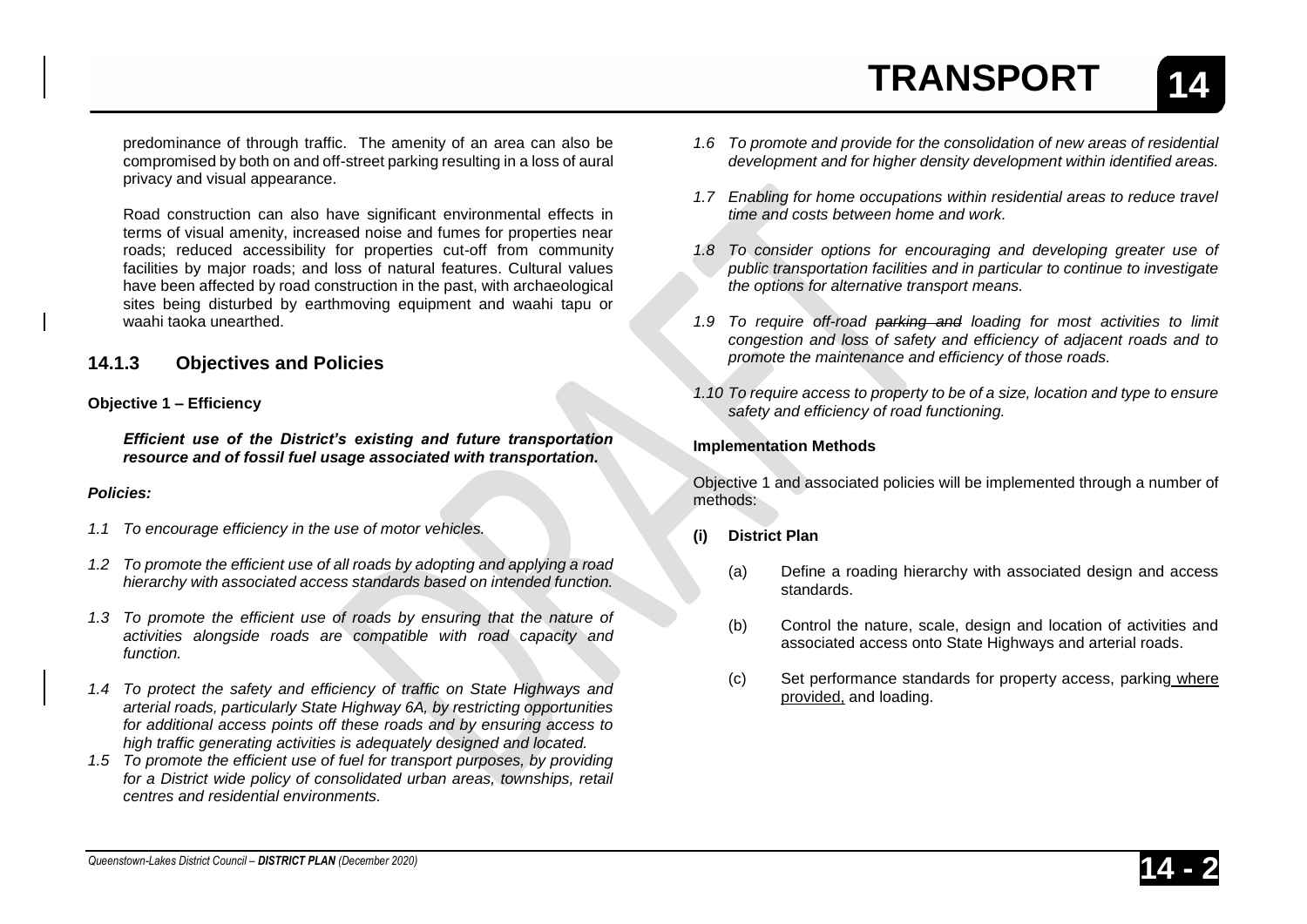**14**

(d) Consolidation of existing and new urban developments through the clear definition of the extent of the existing towns and policy direction on the form and location of new urban areas.

#### **(ii) Other Methods**

- (a) Monitor and investigate the needs and opportunities for greater use of public transport.
- (b) Development of a transportation strategy.

## **Explanation and Principal Reasons for Adoption**

Present motor vehicle transportation is based on non-renewable fossil fuels and the use of these fuels is unlikely to be sustainable in the long term. Maximising the opportunities for alternatives to the use of the private motor vehicle and increasing the use of other modes of transport will promote a reduction in the rate of traffic growth, congestion and encourage the more efficient use of motor vehicles. This policy will be augmented by policies promoting consolidated urban growth areas and increased opportunities for other transport modes.

The Council has adopted a hierarchy of roads in which each road is generally classified with respect to its planned traffic function. The hierarchy is contained within Appendix 6. The highest classified roads provide for the greatest level of through movement, with a minimum access function, that is for pedestrians, servicing and parking. Local roads provide for little through movement, but more priority is given to access. In this way the road network provides for the efficient and safe movement of people and goods and reduces the conflicts which arise between traffic requirements and the surrounding land use environments and activities. The function of the roads in the hierarchy is as follows:

### **Arterial Roads**

All State Highways are (major) arterial roads. Other (minor) arterial roads have similar characteristics, being dominant elements of the network connecting the major settlements in the District with the District. Arterial roads will be managed to minimise their local access function.

## **Collector Roads**

Collector roads provide for the distribution and circulation of traffic between or within local areas and to and from the arterial road network. Collector roads also provide access to private properties fronting the road, however, the main function is to provide access to local roads. In many instances they provide a direct link between two arterial roads. Through traffic makes up a high proportion of the traffic flow.

### **Local Roads**

Local roads make up the balance of the District's roads. These function almost entirely as accessways to properties and are not intended to act as through routes for vehicles. These also serve other functions in terms of pedestrian access, cycle ways and may function as pedestrian malls or parking precincts.

### **Service Lanes**

Service lanes are used when there is a need to load and unload vehicles on adjoining sites and are encouraged where they can provide a multi-user function.

The efficiency and safety of the road network, particularly arterial roads, requires minimising conflicts between various road users. Important in this respect is the need to provide for adequate parking and for queuing and manoeuvring space for vehicles entering and leaving sites. Access control can take a variety of forms including well designed entrances to parking areas or by restricting access to roads which are not predominantly residential or urban in character.

The Council will continue to promote policies which increase efficiency and convenience through the greater use of public transport, urban consolidation and opportunity for people to undertake work at home.

## **Objective 2 - Safety and Accessibility**

*Maintenance and improvement of access, ease and safety of pedestrian and vehicle movement throughout the District.*

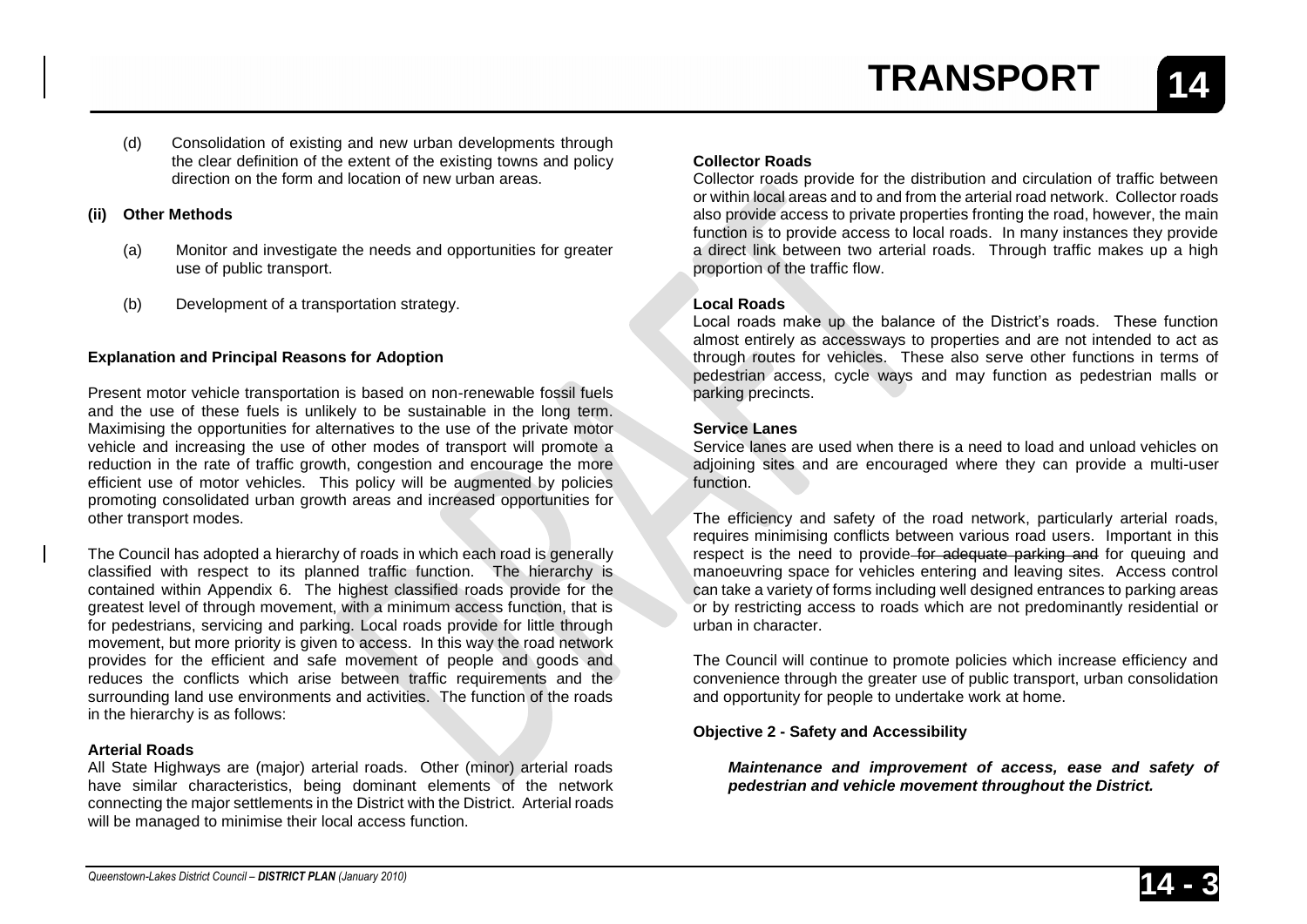**14**

#### *Policies:*

- *2.1 To maintain and improve safety and accessibility by adopting and applying a road hierarchy with associated design, parking and access standards based on the intended function.*
- *2.2 To ensure the intensity and nature of activities along particular roads is compatible with road capacity and function, to ensure both vehicle and pedestrian safety.*
- *2.3 To ensure access and movement throughout the District, and more particularly the urban areas, for people with disabilities is not unreasonably restricted.*
- *2.4 To encourage the development of pedestrian and cycle accessways, within the main townships.*
- *2.5 To maintain and upgrade, where appropriate, the existing roads and provide for new roads and related facilities where these are important for providing access. In particular, to investigate and/or make provision for:*
	- *• a new road link from Man Street to the One Mile roundabout.*
	- *• a new road linking Queenstown and Frankton on the northern side of SH6A above Frankton Arm.*
	- *• a long term roading network for the Frankton flats area to protect the through route function of State Highways and provide access to residential, commercial and recreational activities.*
- *2.6 To ensure intersections and accessways are designed and located so:*
	- *• good visibility is provided.*
	- *• they can accommodate vehicle manoeuvres.*
	- *• they prevent reverse manoeuvring onto arterial roads; and*
- *• are separated so as not to adversely affect the free flow of traffic on arterial roads.*
- *2.7 To ensure vegetation plantings are sited and/or controlled so as to maintain adequate visibility and clearance at road intersections and property access and to prevent the icing of roads during winter months,*  except and unless that vegetation is important to the visual amenity of *the District or is protected as part of the Heritage Provisions.*

#### **Implementation Methods**

Objective 2 and associated policies will be implemented through a number of methods:

- **(i) District Plan**
	- (a) As for Objective 1.
	- (b) The inclusion of rules specifying performance standards for road construction, based on the road's intended function within the roading hierarchy.
	- (c) To investigate a new road link from Man Street to the Fernhill roundabout.
- **(ii) Other Methods**
	- (a) To continue to maintain and progressively upgrade the roading network to improve traffic safety, efficiency and accessibility.
	- (b) Investigate the need for and, where appropriate, develop additional pedestrian areas, walkways and cycle ways within the District's main towns.
	- (c) To investigate a revised roading network for the Frankton Flats.

### **Explanation and Principal Reasons for Adoption**

The safety and efficiency of the road network can be adversely affected by parking, access and pedestrian movement associated with a particular activity. The siting of appropriate activities alongside the appropriate

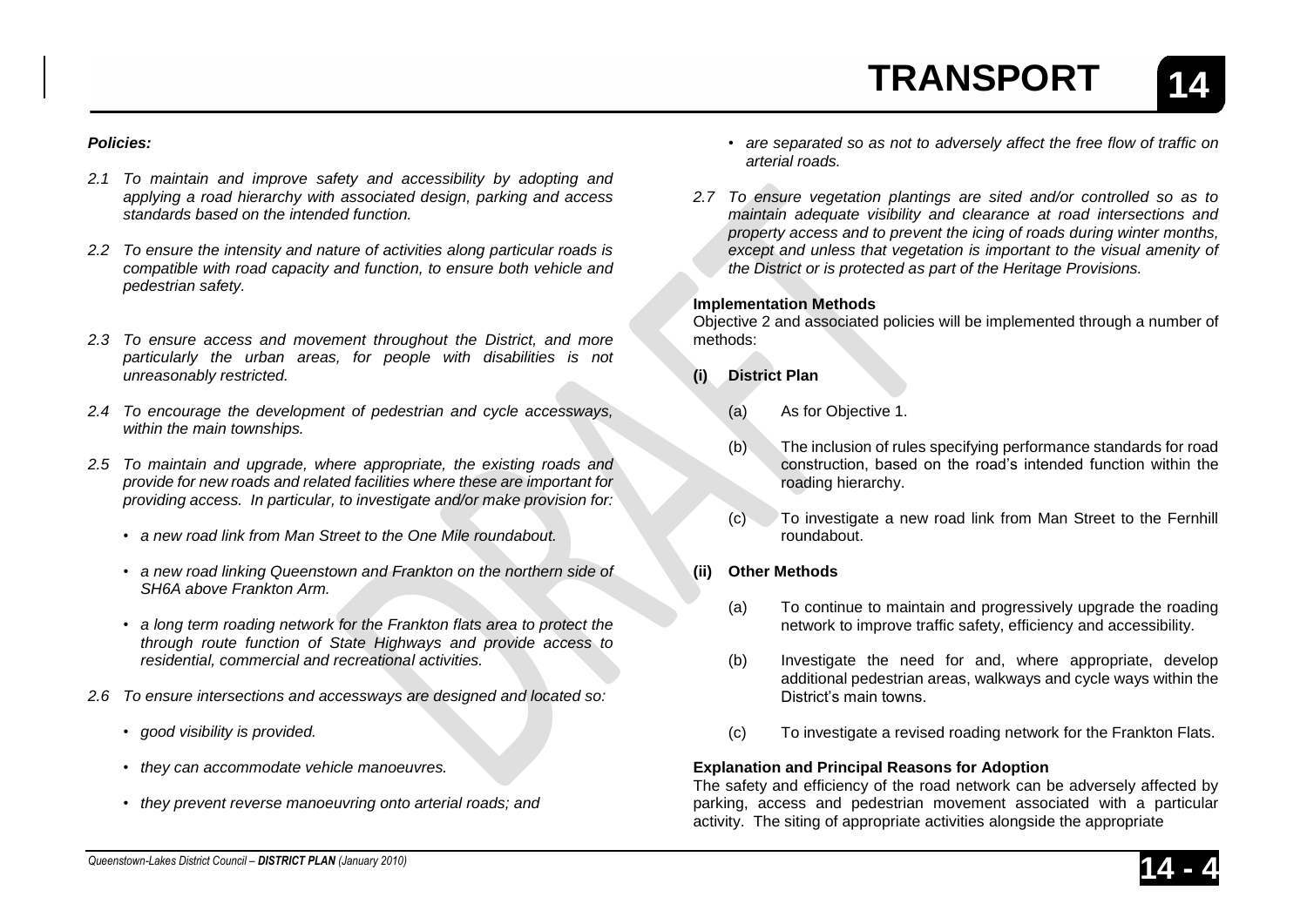**14**

elements of the road hierarchy and network will result in benefits of fewer accidents and greater efficiency.

People will be encouraged to walk rather than use motorised transport if they are provided with a safe and pleasant environment. The creation of pedestrian and cycle links can be an important part of increasing safety and access. These links need to be planned in conjunction with the road network to enable the transport network to be developed in an integrated fashion.

People with impaired mobility include the elderly and people confined to wheelchairs. These people have particular requirements for ease of movement and the Council can assist in allowing easy, unrestricted access for all people to important and essential activity areas by adopting appropriate management and design solutions.

A number of activities including buildings, trees and advertising signs can impair visibility at intersections and adversely affect the safety of the road network. In order to maintain road safety it is important that the elements on sites adjoining the network do not affect driver and pedestrian safety.

The Council supports the development and construction of new roads where these can be demonstrated to have significant environmental benefits as well as improve traffic movement and safety. Extension of Man Street will significantly improve the flow of vehicles through and around the Queenstown Town Centre. This will greatly enhance the pedestrian amenity within the town and reduce congestion on Shotover Street.

The Council is committed to investigating the opportunity for new roads to serve the future development of the Frankton Flats. This will not only make the area more accessible to the wider community but will reduce the impact of development on State Highway No. 6 and improve access to the airport and other activities.

#### **Objective 3 - Environmental Effects of Transportation**

*Minimal adverse effects on the surrounding environment as a result of road construction and road traffic.*

- *3.1 To protect the amenities of specified areas, particularly residential and pedestrian orientated town centres from the adverse effects of transportation activities.*
- *3.2 To discourage traffic in areas where it would have adverse environmental effects.*
- *3.3 To support the development of pedestrian and similar links within and between settlements and the surrounding rural areas, in order to improve the amenity of the settlements and their rural environs.*
- *3.4 To ensure new roads and vehicle accessways are designed to visually complement the surrounding area and to mitigate visual impact on the landscape.*
- *3.5 To maintain and enhance the visual appearance and safety of arterial roads which are gateways to the main urban centres.*
- *3.6 To incorporate vegetation within roading improvements, subject to the constraints of road safety and operational requirements, and the maintenance of views from the roads.*
- *3.7 To implement appropriate procedures, in conjunction with the takata whenua and Historic Places Trust, should any waahi tapu or waahi taonga be unearthed during roading construction. (see Section 4.3 Objective 1 Policy 1 for consultation procedures with takata whenua).*
- *3.8 To set areas aside for staff car parking in Business and Industrial Zones.*

### **Implementation Methods**

Objective 3 and associated policies will be implemented through a number of methods including:

- **(i) District Plan**
	- (a) As for Objectives 1 and 2.

*Policies:*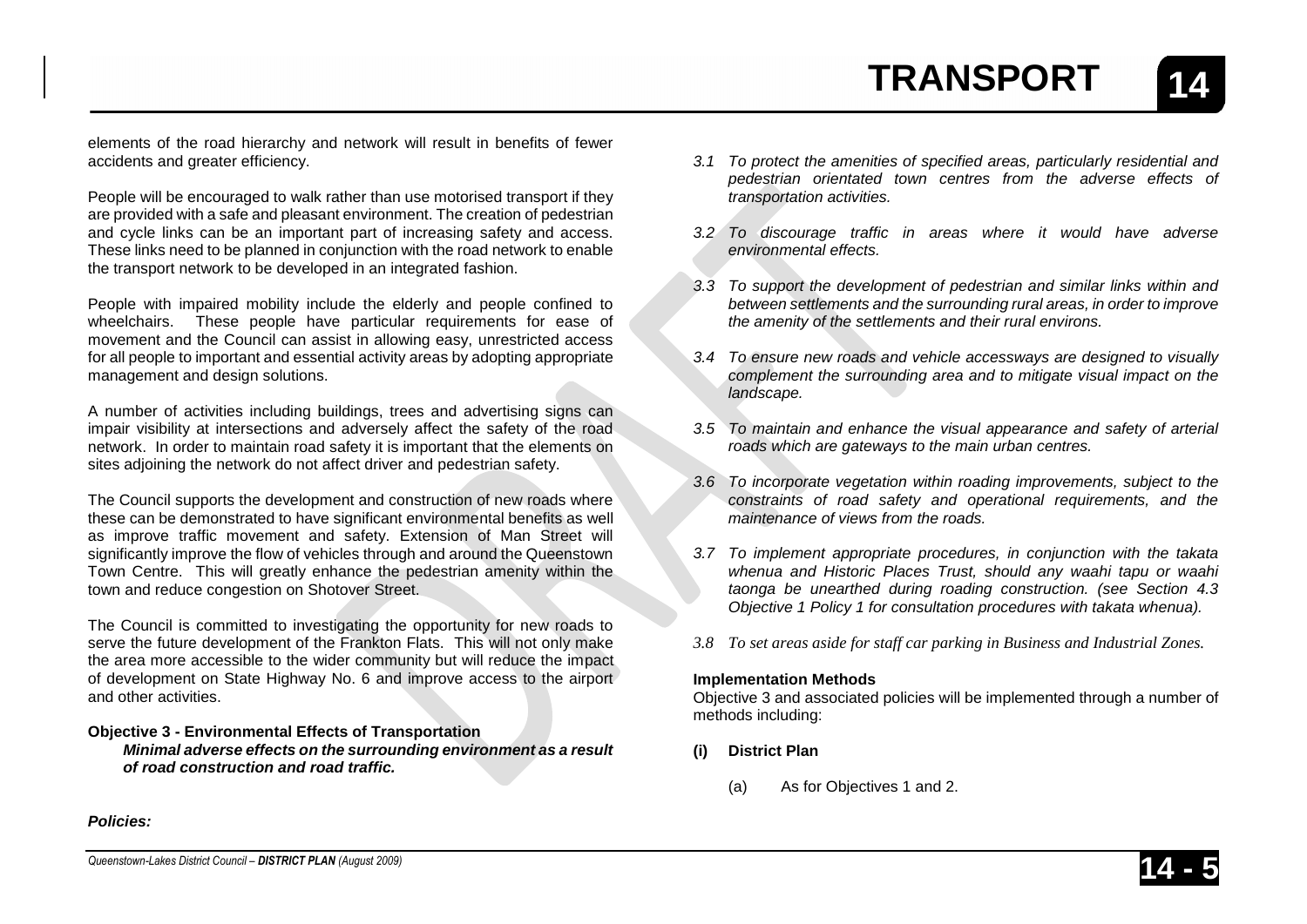- (b) The use of zoning provisions to define appropriate areas for different types of activities, in relation to their proximity to major through roads.
- (c) Provision for roading design, pedestrian links and protection of important features to be controlled through the subdivision process.

## **(ii) Other Methods**

- (a) Continue to improve the design and visual appearance of roads especially where they enter towns.
- (b) Monitor traffic movements and, where necessary undertake traffic management measures to discourage traffic in areas where it is having adverse environmental effects.
- (c) To restrict heavy vehicle access and to discourage unnecessary vehicle movements through sensitive urban and rural environments; Queenstown Special Character Area and Arrowtown Town Centre.
- (d) Development of a transportation strategy.

## **Explanation and Principal Reasons for Adoption**

Many parts of the District contain important pedestrian environments, particularly the town centres and residential areas. In these areas priority may have to be given to the needs of pedestrians and cyclists over private vehicles and goods servicing vehicles. The creation of pedestrian-friendly and safe environments in these localities enhances the living, working and leisure activities of the residents. In addition, the Council wishes to enhance the visual approach to the main urban centres through the establishment of attractively landscaped vehicle and road approaches, eg the Kawarau Gorge Road State Highway No. 6 entrance to Frankton.

The development of a transportation strategy would clarify the Council's overall policy for transportation and provide greater direction when it came to review the provisions of the District Plan.

- **Objective 4 - Town Centre Accessibility and Car Parking**
	- *Town centres which are accessible to pedestrians and vehicles, and legible to all persons wishing to access them, commensurate with other town centre objectives and policies.*

## *Policies:*

- *4.1 To achieve a general reduction in the dominance of vehicles and heavy commercial vehicles within each town centre through the on-going establishment of off-street car parks.*
- *4.2 To manage vehicle movement within the town centres to provide for appropriate levels of accessibility, minimise congestion and promote personal safety.*
- *4.3 To require all activities and developments to contribute towards the provision of off-street vehicle parking.*
- *4.4 To provide an integrated and well located off-street car parking resource around the periphery of the town centres.*
- *4.5 To provide off-street parking within particular areas of the town centres in order to limit and reduce traffic flowing into and through those areas and thereby retain the character of the centres.*
- *4.6 To require all vehicle accesses to properties and developments to be designed in accordance with a set of specified standards, which ensure vehicle manoeuvring has minimal impact on the safety and efficiency of roads and footpaths and the amenity of any particular area.*
- *4.7 To encourage on-site parking in association with development and to allow shared off-site parking in close proximity to development in residential areas to ensure the amenity of neighbours and the functioning of streets is maintained.*

## **Implementation Methods**

Objective 4 and associated policies will be implemented through a number of methods including the following:

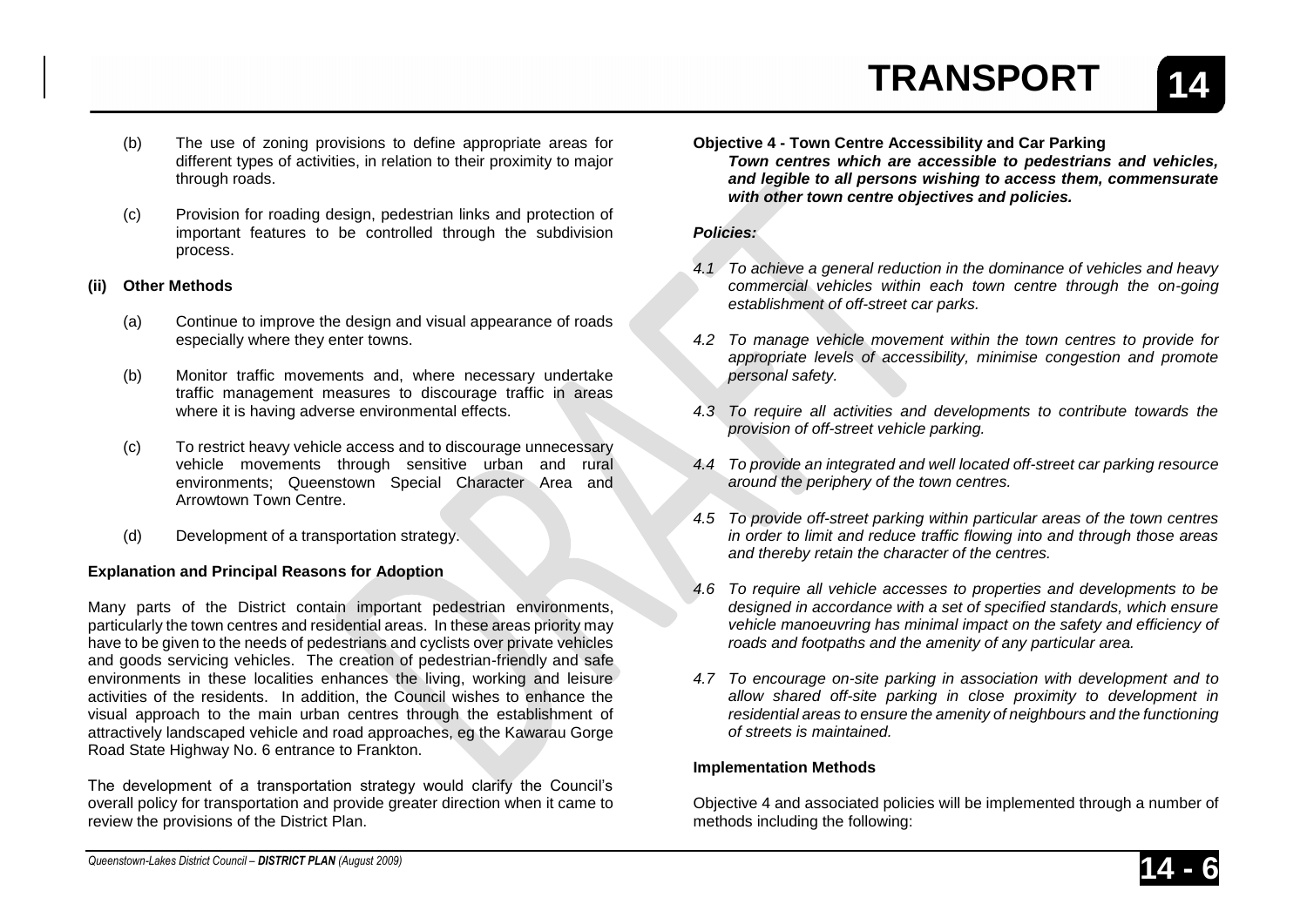## **(i) District Plan**

- (a) The use of rules to define areas for off-street parking and provide design controls in respect of access and frontage and limit the hours for goods vehicle servicing.
- (b) To designate areas for new public off-street car parks.
- **(ii) Other** 
	- (a) To continue to provide adequate public car parking in close proximity to the main commercial centres.
	- (b) To levy rates for the provision of car parking within the Town Centre Zones provided that it is recommended to the Council when making and levying rates that proper consideration be applied to giving due credit and allowance for parking actually established on any particular property in the Remarkables Park Zone, as at the time of making and levying rates.

## **Explanation and Principal Reasons for Adoption**

The town centres will continue to be the principal focus for a range of activities and must remain accessible to pedestrians and vehicles. The road networks which bring people and vehicles to each of the town centres do not all have the capacity to cope with foreseeable increases in traffic volumes. In particular, the Frankton Road (SH 6A) is now the subject of investigation in terms of capacity and design. It is not well equipped to cater for significant increases in traffic generation resulting from further major commercial development in Queenstown. As such, alternative modes of transport and other locations are necessary for long term retail growth. There are difficulties coping with vehicle and pedestrian traffic on the street networks within the town centres of Queenstown and Arrowtown where the streets are narrow and pedestrian numbers are expected to increase significantly.

Increasing vehicle numbers will also increase ambient noise levels and air pollution and detract from the amenity values of the town centre environments. At present the worst intrusion arises from the movement of heavy commercial vehicles within the town centres. It is acknowledged businesses must be serviced but the problem can be overcome either by

restricting the hours during which such vehicles have access to the town centres or by a shift on the part of the transport operators to smaller service/delivery vehicles. The other intrusion is by passenger coaches. These vehicles tend to dominate the street scene and, because of the frequency with which they move through the town centres, particularly Queenstown, detracts from the amenity and the experience of those centres.

It is not proposed vehicles be totally removed from the town centres. This would be impracticable and could have the effect of adversely affecting the vitality of these environments. Rather, through street improvement works, the provision of convenient and readily accessible off-street parking areas and the implementation of local area traffic management schemes it is anticipated there will be a reduction in the number of vehicles entering the town centres and there will be greater compatibility between pedestrian and vehicle movements within the same street and carriageway.

The achievement of this reduction will be assisted by restricting off-street parking provision associated with developments within the core areas of the Queenstown and Arrowtown town centres.

While the overall thrust of the objective and policies is to manage the number of vehicles entering and circulating around the town centres, it is acknowledged there is a need for short term on-street car parking which is readily available for use. Such parking is essential for the mobility impaired and can be used to good effect to assist in retaining the vitality of the town centres.

The restraints on off-street parking are directed at long term parking. The provision of such parking in the core areas of the town centres is contrary to the achievement of accessibility, vitality and high standards of amenity. As such the Council is moving to establish car parks on the periphery of town centres and to limit the impact of existing public off-street car parks on town centre amenity.

## **Objective 5 - Parking and Loading - General**

*Sufficient accessible parking and loading facilities to cater for the anticipated demands of activities while controlling adverse effects.*

*Policies:*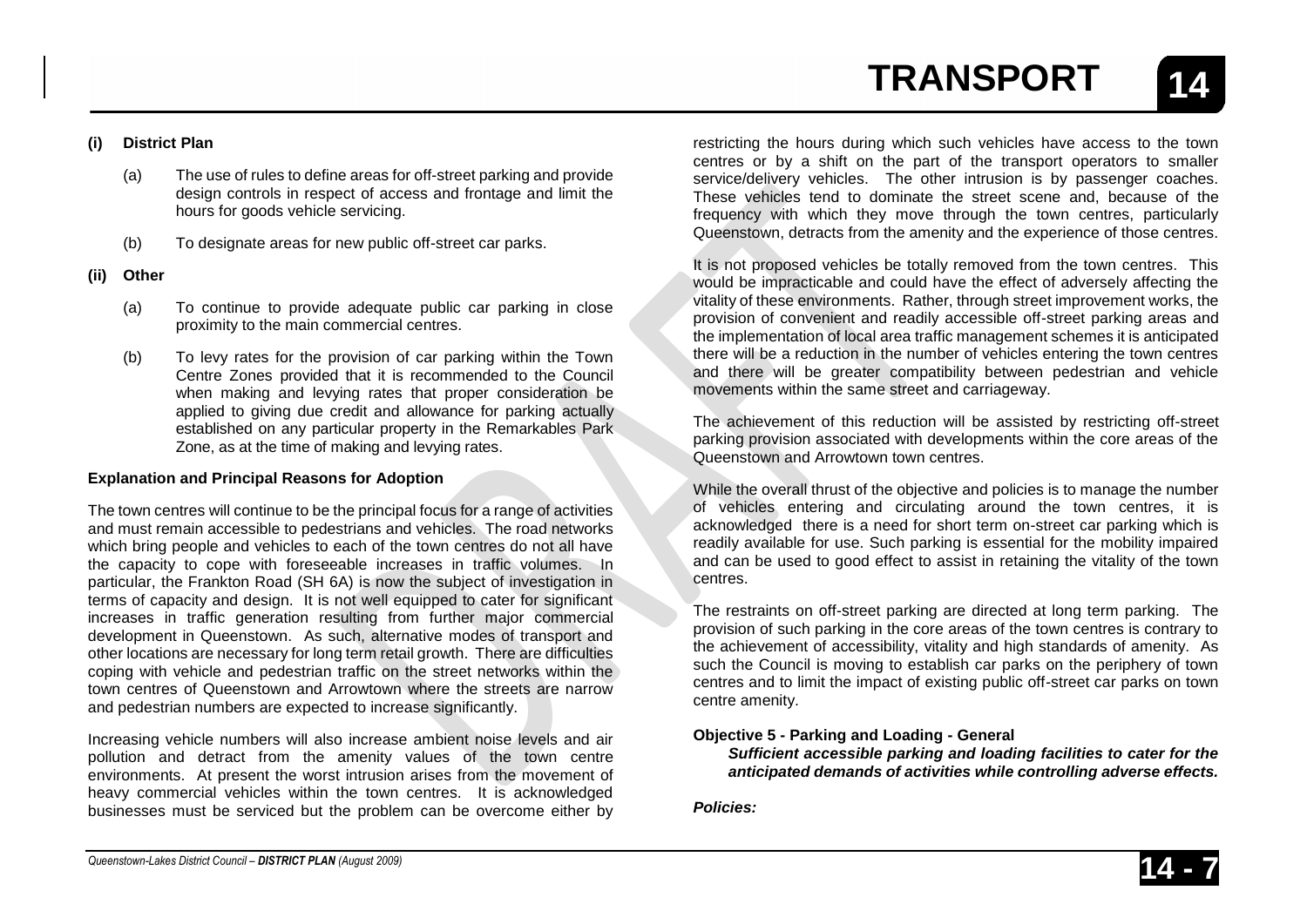**14**

- *5.1 To set minimum parking requirements for each activity based on parking demand for each land use while not necessarily accommodating peak parking requirements.*
- *5.21 To ensure business uses have provision for suitable areas for loading vehicles on-site.*
- *5.32 To ensure car parking is available, convenient and accessible to users including people with disabilities.*
- *5.43 To require all off-street parking areas to be designed and landscaped in a manner which will mitigate any adverse visual effect on neighbours, including outlook and privacy.*
- *5.54 To require the design of parking areas to ensure the safety of pedestrians as well as vehicles.*
- *5.65 To set areas aside for staff car parking in business and industrial zones.*

#### **Implementation Methods**

Objective 5 and associated policies will be implemented through a number of methods:

- **(i) District Plan**
	- (a) As for Objectives 1 and 2.
	- (b) The inclusion of provisions for cash-in-lieu contributions.
	- (c) The designation of new off-street parking areas for the town centres.
	- (d) Landscape and design provisions for off-street car parks.
- **(ii) Other Methods**
	- (a) To continue to improve the design, and safety, of footpaths.
- (b) To continue to provide adequate public car parking in close proximity to the main commercial centres.
- (c) To levy rates for the provision of car parking within the Town Centre Zones.

## **Explanation and Principal Reasons for Adoption**

All activities generate vehicle trips and therefore parking in close proximity of the site is required to provide accessibility for people and goods. If provision is not made by the owner or developer of a site the only alternative is to carry out manoeuvres on the street thereby adversely affecting the efficiency and safety of the road network.

The amount of parking required provided for each activity should be adequate for normal demands including staff parking. Some activities have high peak demands but it is not practical to provide for these.

Through setting minimum parking requirements the Council will seek to maintain the traffic function and safety of the road network and the amenity of residential streets and the town centres.

Some sites can be small and restrictive to development and in some locations pedestrian access, convenience and other amenity values would be adversely affected by on-site parking. In circumstances, where car parking cannot be provided to meet the demand, it is a more practical alternative for the Council to levy rates for the provision of car parking. Such funds will be used to develop an integrated and convenient network of car parks. This will lead to improved quality of development and amenity, especially in the town centres.

The siting of parking areas needs to be made obvious to potential users by either good siting or signage. Car parking which is both accessible and convenient minimises the amount of on-street parking which protects the traffic function of the road network and the amenity values of the town centres and residential neighbourhoods.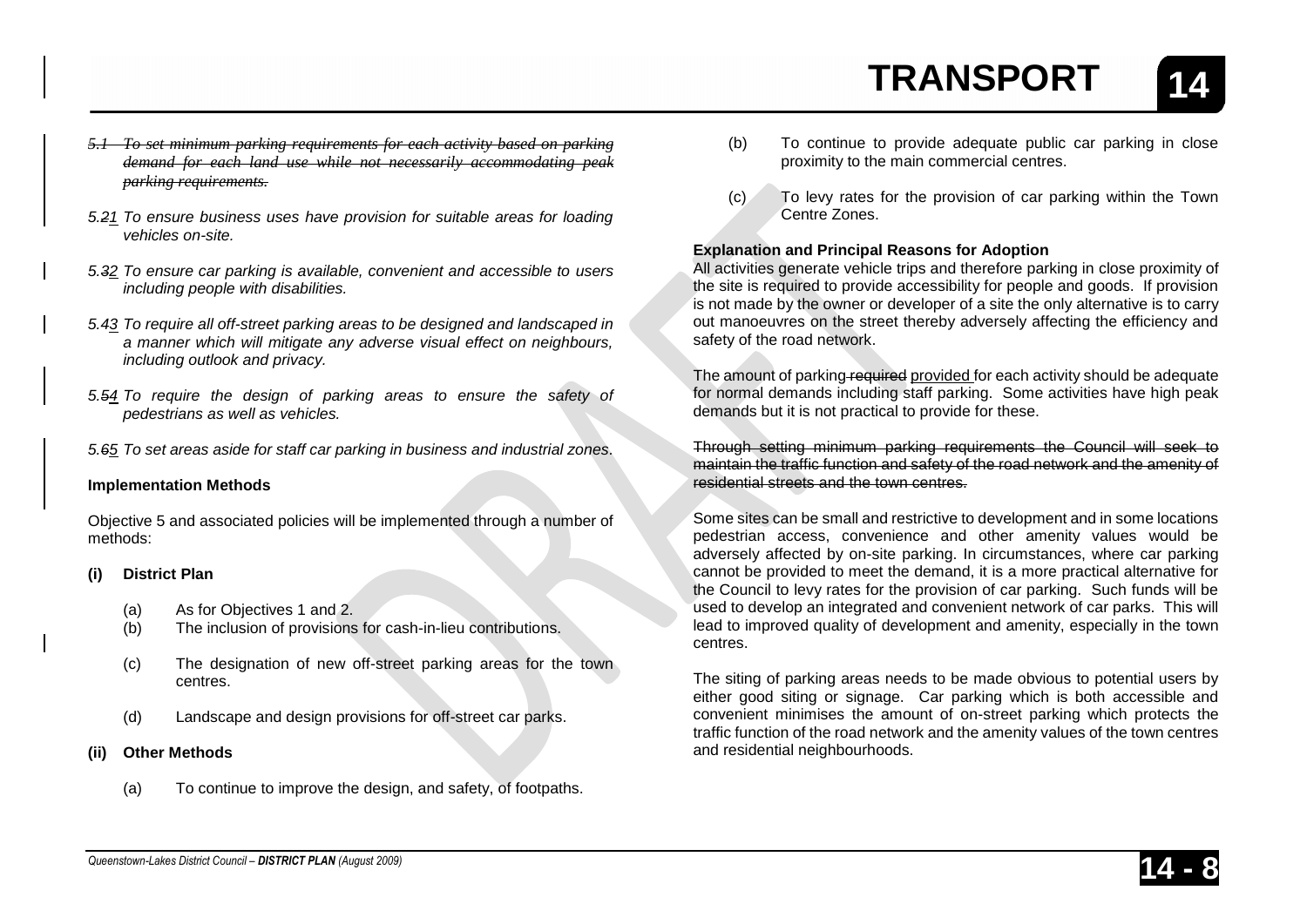**14**

### **Objective 6 - Pedestrian and Cycle Transport**

*Recognise, encourage and provide for the safe movement of cyclists and pedestrians in a pleasant environment within the District.*

#### *Policies*

- *6.1 To develop and support the development of pedestrian and cycling links in both urban and rural areas.*
- *6.2 To require the inclusion of safe pedestrian and cycle links where appropriate in new subdivisions and developments.*
- *6.3. To provide convenient and safe cycle parking in public areas.*

#### **Implementation Methods**

Objective 6 and associated policies will be implemented through a number of methods:

**(i) District Plan** Assessment of pedestrian and cycle links through the subdivision consent process.

#### **(ii) Other Methods**

- (a) Development of a network of rural walkways.
- (b) Development of pedestrian links and pedestrianised areas, Queenstown Mall, Athol Street.
- (c) Development of walkways through public open space.
- (d) Provision of convenient and safe cycle parking in public areas.
- (e) Development of cycle routes and associated facilities.

#### **Explanation and Principal Reasons for Adoption**

Walking and cycling are non-polluting methods of transport and should be encouraged by providing high standard facilities. Pedestrian and cycle links need to be safe for people to use by providing open well lit linkages. The

subdivision and development process provides the opportunity to extend and add to the transport network in a manner which will improve the convenience, safety and amenity of the network.

Cyclists require parking facilities located close to their destination. The facilities need to provide for the ability to secure cycles adequately to prevent theft. If sufficient, safe parking is provided in and around the town centres, it may promote the use of the bicycle as an alternative means of transport to the private motor car, thereby reducing road congestion.

#### **Objective 7 - Public and Visitor Transport**

*Recognition of public transport needs of people and provision for meeting those needs.*

#### *Policies:*

- *7.1 To plan and encourage an efficient pattern of public transport.*
- *7.2 To investigate opportunities for public transport as an alternative to, or in association with, changes or extensions to the major road network.*
- *7.3 To promote and investigate opportunities for a public transport link between Queenstown and Frankton.*
- *7.4 To support the development and operation of various types of tourist transport.*
- *7.5 To liaise with the Otago Regional Council and public transport operators to ensure the public transport needs of the District are met.*

#### **Implementation Methods**

Objective 7 and associated policies will be implemented through a number of methods:

**(i) District Plan**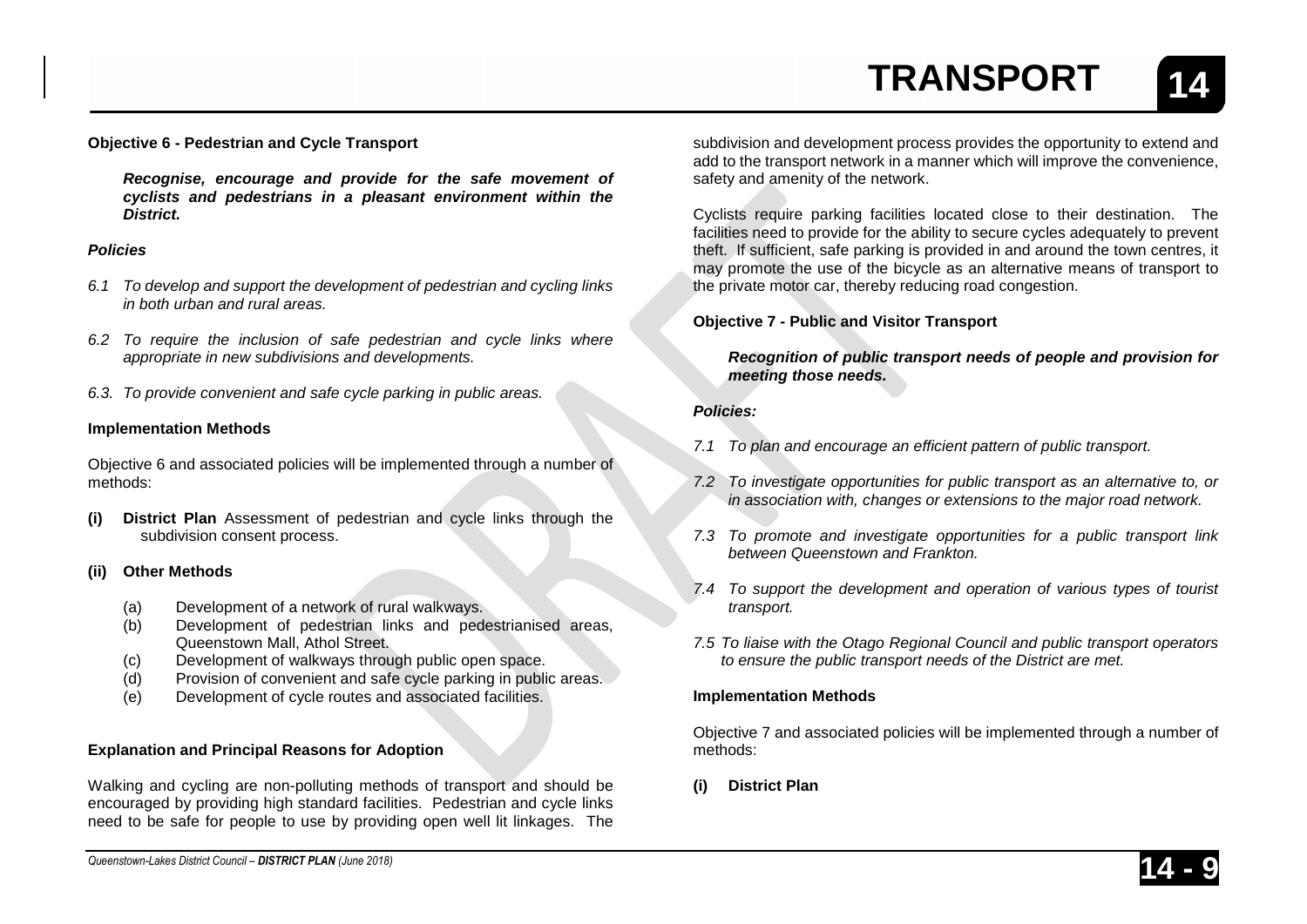- (a) Policy support for public transport initiatives and in particular, opportunities to investigate and implement a public transport link between Frankton and Queenstown.
- (b) District Plan provisions which support the consolidation of visitor accommodation close to the main traffic routes.
- (c) District Plan provisions which support areas of consolidated urban development.

## **(ii) Other Methods**

- (a) Co-ordination and liaison with the Otago Regional Council and Transit NZ and Transfund NZ regarding the operation and financing of public transport systems.
- (b) Support for feasibility studies to implement public transport systems.
- (c) Investigation of public transport alternatives to new roading infrastructure.
- (d) Encourage establishment and use of public transport, particularly between Frankton and Queenstown.

## **Explanation and Principal Reasons for Adoption**

The Council is committed to investigating and supporting initiatives for alternative transport modes, particularly public transport where this can be developed in an environmentally sensitive form, to reduce vehicle flows, and to provide a viable alternative for people. The Council is strongly supportive of options for a viable, environmentally sensitive and efficient public transport link between Queenstown and the Frankton localities, starting generally in the vicinity of the One Mile, and linking with future growth opportunities in Frankton. Such a system is seen as having important resource management benefits in terms of energy efficiency, providing an alternative option to major road works, supporting the general urban consolidation policies and bringing significant environmental benefits in terms of reducing the number of private cars entering Queenstown and using the road network.

## **Objective 8 - Air Transport**

*Effective and controlled airports for the District, which are able to be properly managed as a valuable community asset in the long term.*

*Policies:*

- *8.1 To provide for appropriate growth and demand for air services for Queenstown and Wanaka.*
- *8.2 To avoid or mitigate any adverse environmental effects from airports on surrounding activities.*
- *8.3 To establish an Air Noise Boundary and Outer Control Boundary for Queenstown and Wanaka airports.*
- *8.4 To advocate a noise management regime at Queenstown airport and Wanaka Airport to help manage the environmental effects of aircraft noise through means available to the Queenstown Airport Corporation and the Wanaka Airport Operator but not available through the District Plan.*
- *8.5 To provide for appropriate recreational airport facilities at Wanaka.*
- *8.6 To ensure buildings at both airports have regard for and are sympathetic to the surrounding activities, and landscape and amenity values by way of external appearance of buildings and setback from neighbouring boundaries.*
- *8.7 To ensure noise monitoring regimes are established for the District's airports by the respective requiring authorities.*
- *8.8 To manage noise sensitive activities in areas with existing urban development surrounding the airport, while ensuring future noise sensitive activities in areas currently undeveloped and adjacent to airports are restricted.*

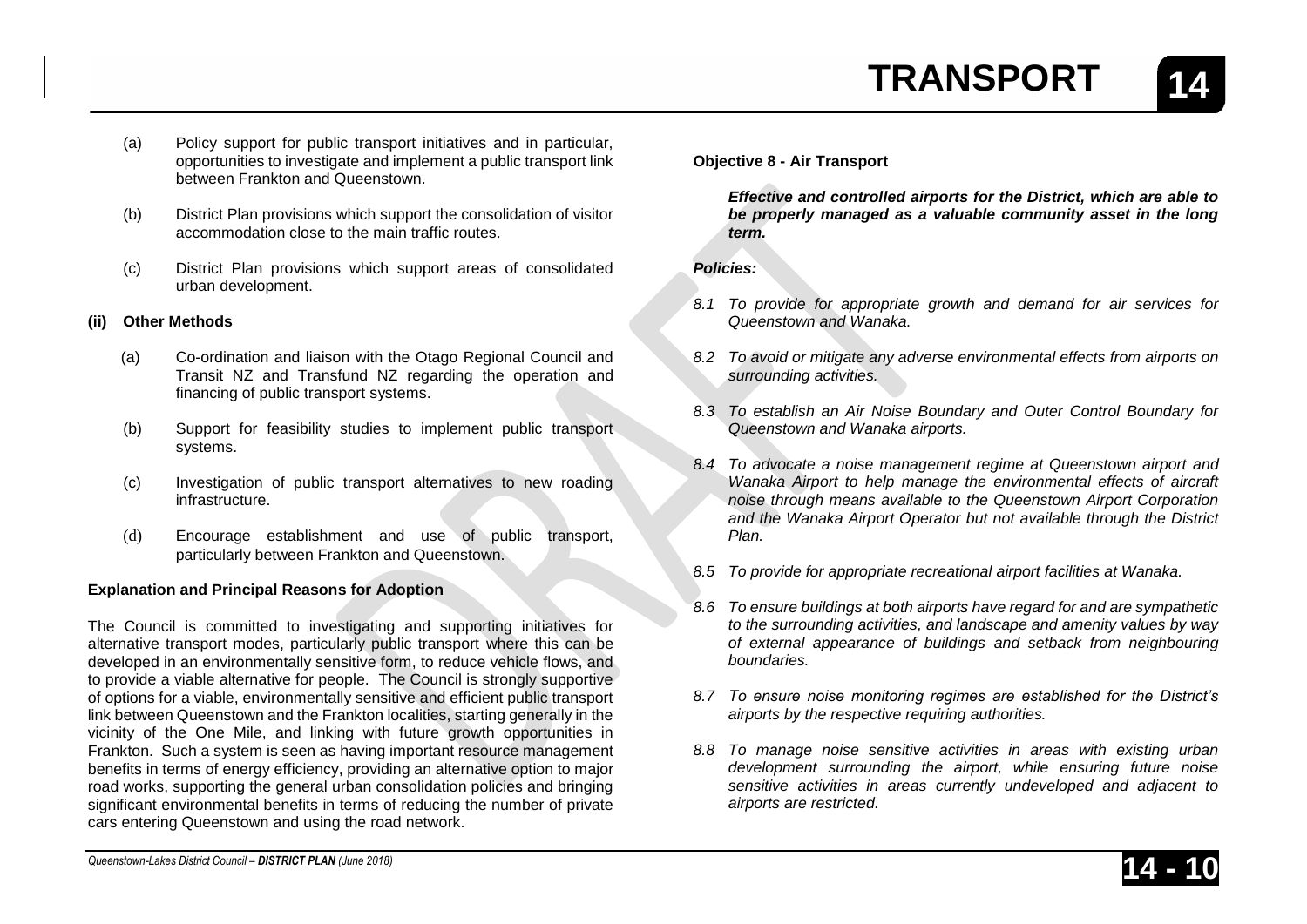Objective 8 and associated policies will be implemented through a number of methods including:

#### **(i) District Plan**

- (a) Identification of the Air Noise Boundary (65  $L_{dn}$ ) and Outer Control Boundary (55  $L_{dn}$ ) locations and implementation of controls relating to these in order to manage aircraft activity at the airports.
- (b) Provisions managing noise sensitive activities in areas with existing noise sensitive development.
- (c) Provisions prohibiting further intensive development, particularly noise sensitive development from areas adjacent to airports which have not been recognised for noise sensitive activities in former Plans or have not been developed for these activities.
- (d) District Plan provisions, particularly policies, to encourage the retention of existing Rural Zones within areas affected by airport noise, in order to provide a buffer for noise and safety reasons between airports and other land use activities.

#### **(ii) Other Methods**

- (a) Provision for designations which may include designations on aerodrome activities, Air Noise Boundaries and approach/takeoff flight paths including conditions 1-25 of Queenstown Airport Designation D2 (Aerodrome Purposes).
- (b) The operation of a liaison committee between the Queenstown Airport Corporation, the Council and local residents in respect of both airports.
- (c) Liaison with New Zealand Transport Agency regarding access to and from airports.

(d) Implementation of a noise management plan by the Queenstown Airport Corporation to ensure management of the noise environment at both Queenstown and Wanaka airports. With respect to Queenstown airport the Noise Management Plan will be in accordance with Conditions 22 to 25 of Designation D2 setting out the required contents of such a plan.

#### **Explanation and Principal Reasons for Adoption**

The Queenstown and Wanaka airports are important physical resources, important to the social and economic well being of the community. Queenstown Airport's main function is for domestic, and international, passenger movements and freight and tourist operations. The Queenstown Airport is an important factor in the rate of growth in the District. In comparison, Wanaka Airport's main function has been to provide recreational and tourist air services, including aviation museums but increasingly it is providing for scheduled air services and may in the future provide a complementary alternative to Queenstown Airport.

The District's airports must be able to operate effectively and in a manner which provides for the District's well being. At the same time any adverse effects on the community, particularly the resident community, must be mitigated. The Council is of the view that the operation of Queenstown Airport should not preclude opportunities for further development of activities in close proximity, provided that appropriate controls are implemented.

The Council supports a noise regime which provides the opportunity for growth in airport activity, but also sets in place controls to mitigate and reduce any noise impact on the residential and other noise sensitive activities. While aircraft are likely to become less noisy in the future, more aircraft movements are expected to occur. Projections and noise investigations have determined noise contours on which to implement controls. As a result of these, residential and other noise sensitive activities will not be allowed to occur within the Air Noise Boundary (65  $L<sub>dn</sub>$  contour) of any airport.

Within the Outer Control Boundary (55  $L<sub>dn</sub>$  contour) the provisions relating to Queenstown and Wanaka Airports are different due to differing situations.



**14**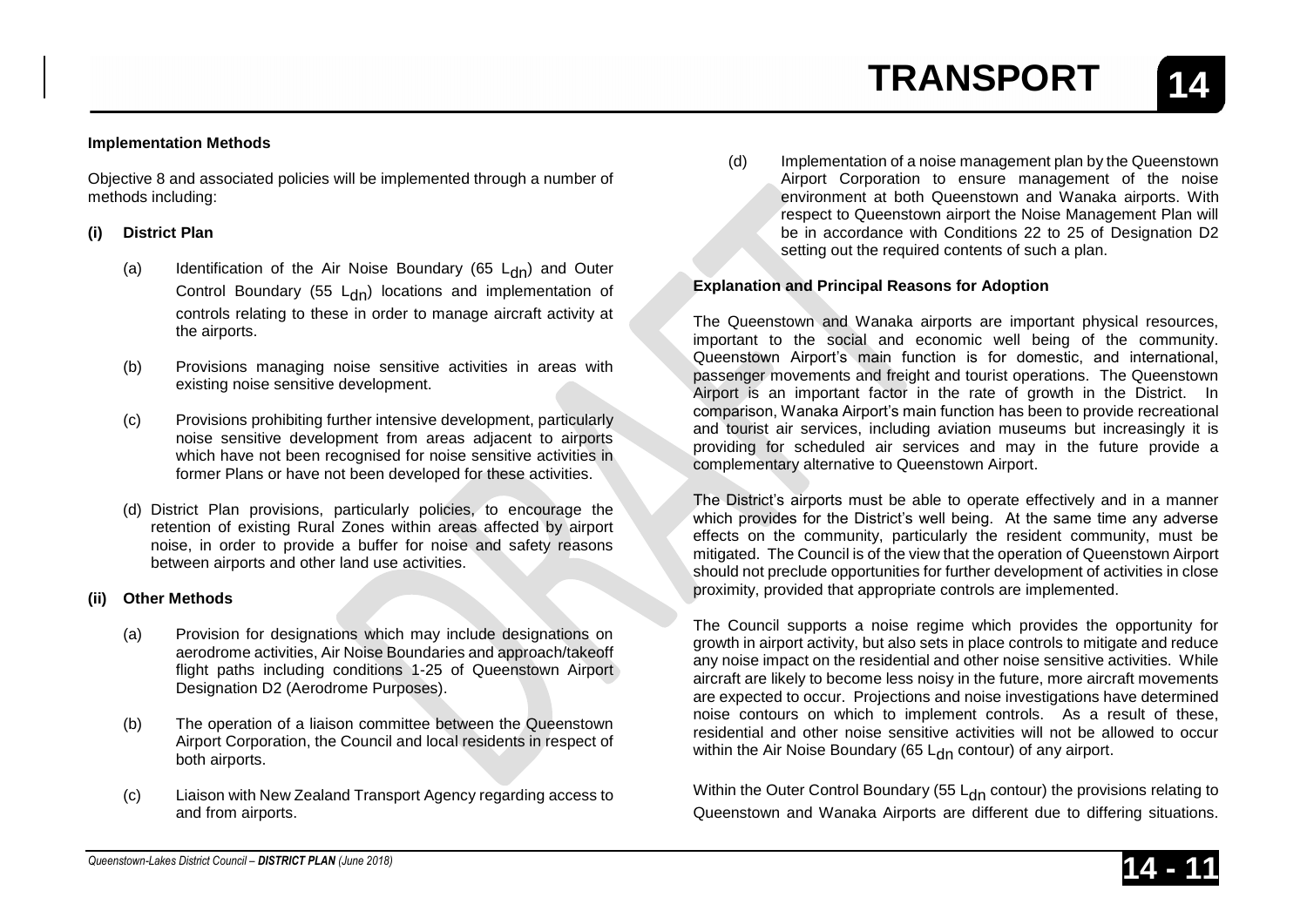Within the Outer Control Boundary for Queenstown Airport where the land has not been zoned for noise sensitive activities under an operative plan and has no existing development for this purpose, such development will be prohibited. Within the Outer Control Boundary where there is existing noise sensitive development, any new noise sensitive development will be controlled, subject to acoustic insulation.

In relation to Wanaka Airport, activities sensitive to aircraft noise within the Outer Control Boundary will be prohibited. Any alterations or additions to existing buildings will be subject to acoustic treatment. The treatment requirements will be in accordance with the NZ Building Code Standards and the rules of this Plan.

The result of these controls will be to protect airports from future incompatible adjacent land uses, while recognising that current adjacent activities must be protected and provided for.

The controls are intended to either prohibit, or require acoustic treatment (as appropriate), for the full range of activities sensitive to aircraft noise. Reference is made to "community activities" in each of the relevant rules is defined in the district plan. The rules are intended to be inclusive; and to cover all activities which fall within the broad definition of community activity, whether or not such activities are separately defined.

### **Objective 9**

*In the Three Parks Zone, an urban structure, well-considered building design, and other initiatives which, together, help to reduce car use and provide practical alternatives.* 

## *Policies (Three Parks Zone)*

- *9.1 To require that the urban structure (including road layout, cycle and walking networks, land use densities, and block sizes) is well-connected and specifically designed to:* 
	- *9.1.1 Enable public transport to efficiently service the area, now or in the future (which may, in the future, also*

*include the provision of a significant transport hub/ inter-change)*; *and* 

- *9.1.2 Ensure that on-street carparking is provided; and*
- *9.1.3 Reduce travel distances through well-connected streets; and*
- *9.1.4 Provide safe, attractive, and practical routes for walking and cycling, which are well-linked to existing or proposed passenger transport and local facilities and amenities within the zone, and which are wellconnected to other areas beyond the zone, particularly the Wanaka Town Centre.*
- *9.2 To require applications for Outline Development Plans, Comprehensive Development Plans, and larger scale commercial developments to show how they will help reduce private car travel and encourage realistic alternative modes of transport, including through avoiding the excessive provision of car parking*
- *9.3 To recognise that constraining the provision of car parks may be one appropriate method of managing single occupancy car trips, particularly in later stages of development as the Commercial Core becomes more established*
- *9.4 To encourage large scale developments (i.e. those with at least 150 employees) to prepare voluntary travel plans through the Council providing advocacy and assistance., and considering reductions in parking requirements where travel plans are proposed.*

*Refer to Council guidelines relating to Travel Plans.*